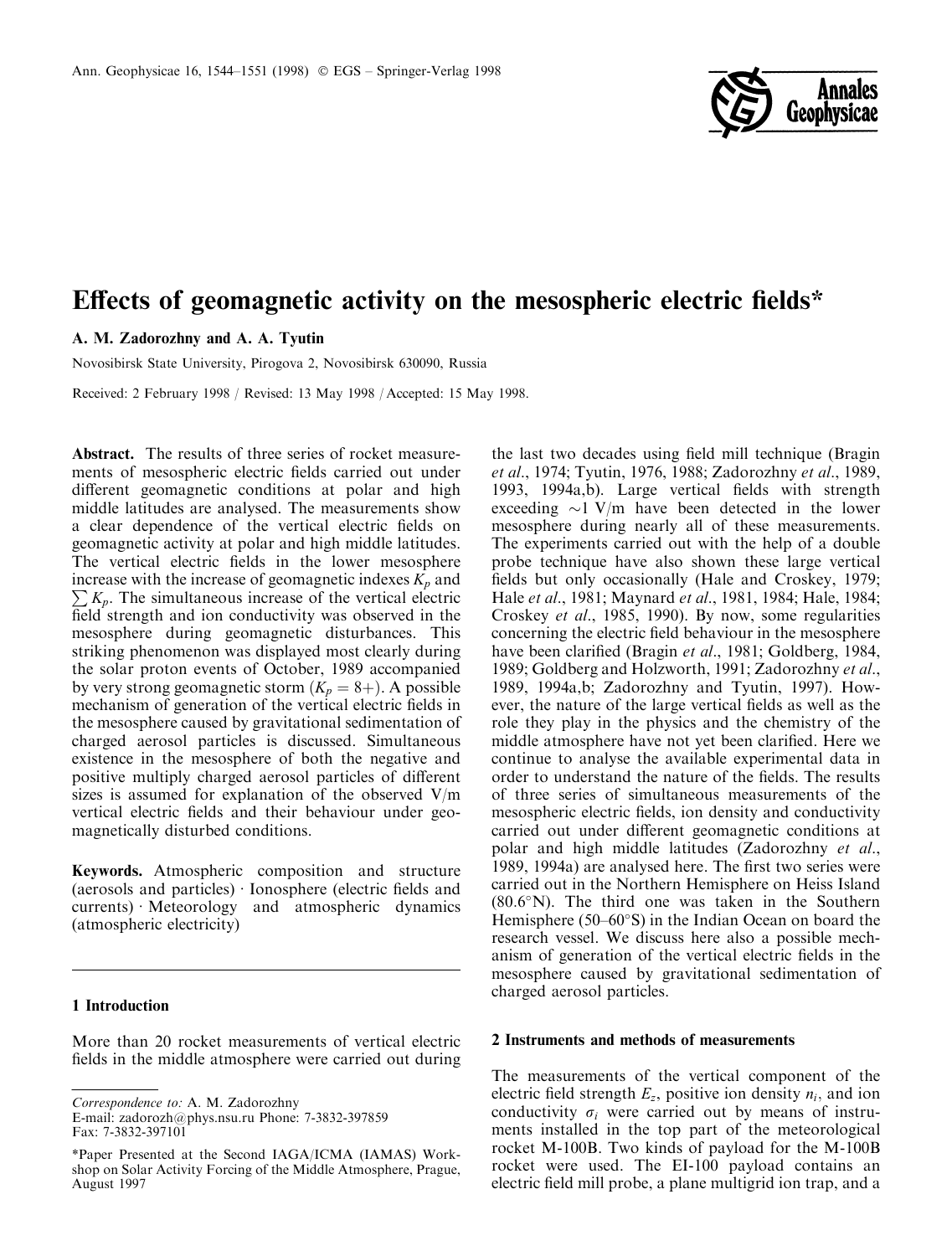relaxation sensor for positive and negative electrical conductivity. The M-100KT payload contains the field mill, a spherical grid condenser for measurements of positive ion density, and a resistance wire thermometer. Three EI-100 payloads were launched successfully from Heiss Island during the experiments in winter 1983/1984. The M-100KT payloads were used for the experiments in 1989 also on Heiss Island and in the Indian Ocean.

The vertical component of the electric field strength was measured by means of the electric field mill probe (Tyutin, 1976). The electric field mill operation is based on principle of a rotational capacitor. External electric fields induce the charge on plates of the rotational capacitor. If the capacitor is loaded by a resistor, an alternating current is produced in a circuit with the frequency of rotation of the capacitor. A current amplitude is proportional to the component of the external electric field, which is perpendicular to the axis of rotation of the capacitor. Placement of the sensor in the payload was adjusted for the purpose of measuring a vertical component of the electric field strength. A more detailed description of the electric field mill with a special emphasis on a reality of rocket measurement of the atmospheric electric fields can be found in the paper by Zadorozhny et al. (1994a).

Conductivity measurements were made by means of a technique based on the determination of the relaxation time constant of the medium (Bragin et al., 1973). In order to measure the conductivity a fixed positive or negative voltage biases a metallic sphere and then the potential of the sphere is measured while the sphere discharges due to negative or positive conductivity of the medium to its floating potential. Both positive and negative conductivities were measured in our experiments.

The plane and spherical grid condensers were used to measure positive ion density (Smirnykh, 1976; Kikhtenko, 1978). The outer grid of the condenser is held at rocket potential, whereas a fixed negative voltage biases the inner grid. This results in separation of positive and negative ions penetrating into the condenser with an incoming flux of air. The value of  $n_i$  is calculated from the positive ion current collected on the inner grid. The potential difference between the grids ensures registration of the ions with mobilities corresponding to masses up to about few thousands of AMU.

# 3 Experimental results

The first series of the measurements was taken in winter 1983/1984 at polar latitudes in the Northern Hemisphere on Heiss Island  $(80.6°N)$  (Zadorozhny et al., 1989). The second one was carried out in February  $-$ March 1989 also on Heiss Island (Zadorozhny et al., 1994a). The third series was taken in September  $-\frac{1}{9}$ October 1989 at high middle latitudes  $(50-60°S)$  in the Southern Hemisphere in the Indian Ocean on board the research vessel (Zadorozhny et al., 1994a). Positive ion density and electrical conductivity were measured simultaneously with the vertical electric field, but information on these parameters is absent in some cases. A list of the rocket flights is given Table 1. Indexes of geomagnetic activity  $K_p$  and  $\sum K_p$  for the days of the rocket launches as well as maximum values of the vertical electric field strengths measured in the mesosphere during the flights are given in Table 1, too.

The results of the vertical electric field measurements above Heiss Island and the Indian Ocean are shown in Fig. 1. Figure 2 shows the temporal variations of the magnetic field at Heiss Island on the days of the rocket launches during the first series of measurements in winter 1983/1984.

The first two measurements took place at Heiss Island in the quiet geomagnetic period  $(\sum K_p = 5 +$  and  $\sum K_p = 8 +$  the days before the rocket launches and  $\overline{K_p} = 0$  and  $K_p = 1 +$  during the flights). The third rocket was launched under geomagnetically disturbed conditions  $(\sum K_p = 11 + \text{ the day before the launch and})$  $K_p = 3+$  during the flight). The fluctuation of the magnetic field was limited to  $\sim 50\gamma$  for more than 16 h before the first launch and during the measurements (see Fig. 2). Two hours before the second flight at Heiss Island the geomagnetic field disturbances with amplitudes  $\sim 100\gamma$  were detected. The third flight coincided with the beginning of a magnetic substorm. During the

| <b>Table 1.</b> List of rocket launches |  |
|-----------------------------------------|--|
|-----------------------------------------|--|

| Numbers | Date              | Latitude       | UT    | $K_p$          | $\Sigma K_p$ | $E_z^{\,\rm max},\, {\rm V/m}$ | Payload   | Measured<br>Parameters     |
|---------|-------------------|----------------|-------|----------------|--------------|--------------------------------|-----------|----------------------------|
|         |                   | Heiss Island   |       |                |              |                                |           |                            |
|         | 9 December 1983   | $80.6^\circ$ N | 22:20 | $\theta$       | $5+$         | $-0.3$                         | $E-I-100$ | $E_z$ , $n_i$ , $\sigma_i$ |
|         | 20 December 1983  | $80.6^\circ$ N | 23:05 | $1+$           | $8+$         | $-0.8$                         | $E-I-100$ | $E_z$ , $\sigma_i$         |
| 3       | 18 January 1984   | $80.6^\circ$ N | 21:05 | $3+$           | $11 +$       | $-1.2$                         | $E-I-100$ | $E_z$ ,                    |
| 4       | 24 February 1989  | $80.6^\circ$ N | 15:05 | $1+$           | $17-$        | $+1.0$                         | $M-100KT$ | $E_z$ , $n_i$              |
| 5       | 1 March 1989      | $80.6^\circ$ N | 15:05 | $3-$           | $21 +$       | $-1.6$                         | $M-100KT$ | $E_z$ , $n_i$              |
| 6       | 7 March 1989      | $80.6^\circ$ N | 15:05 | 3              | $25 +$       | $+1.8$                         | $M-100KT$ | $E_z$ , $n_i$              |
|         |                   | Indian Ocean   |       |                |              |                                |           |                            |
| 7       | 11 September 1989 | $52.4^\circ$ S | 20:15 | $1 -$          | 6            | $-2.3$                         | $M-100KT$ | $E_z$                      |
| 8       | 12 October 1989   | $57.2^\circ$ S | 18:30 | $\mathfrak{D}$ | $16+$        | $+4.2$                         | $M-100KT$ | $E_z$ , $n_i$              |
| 9       | 21 October 1989   | $58.5^\circ$ S | 19:31 | 8              | 57           | $+12.2$                        | $M-100KT$ | $E_z$ , $n_i$              |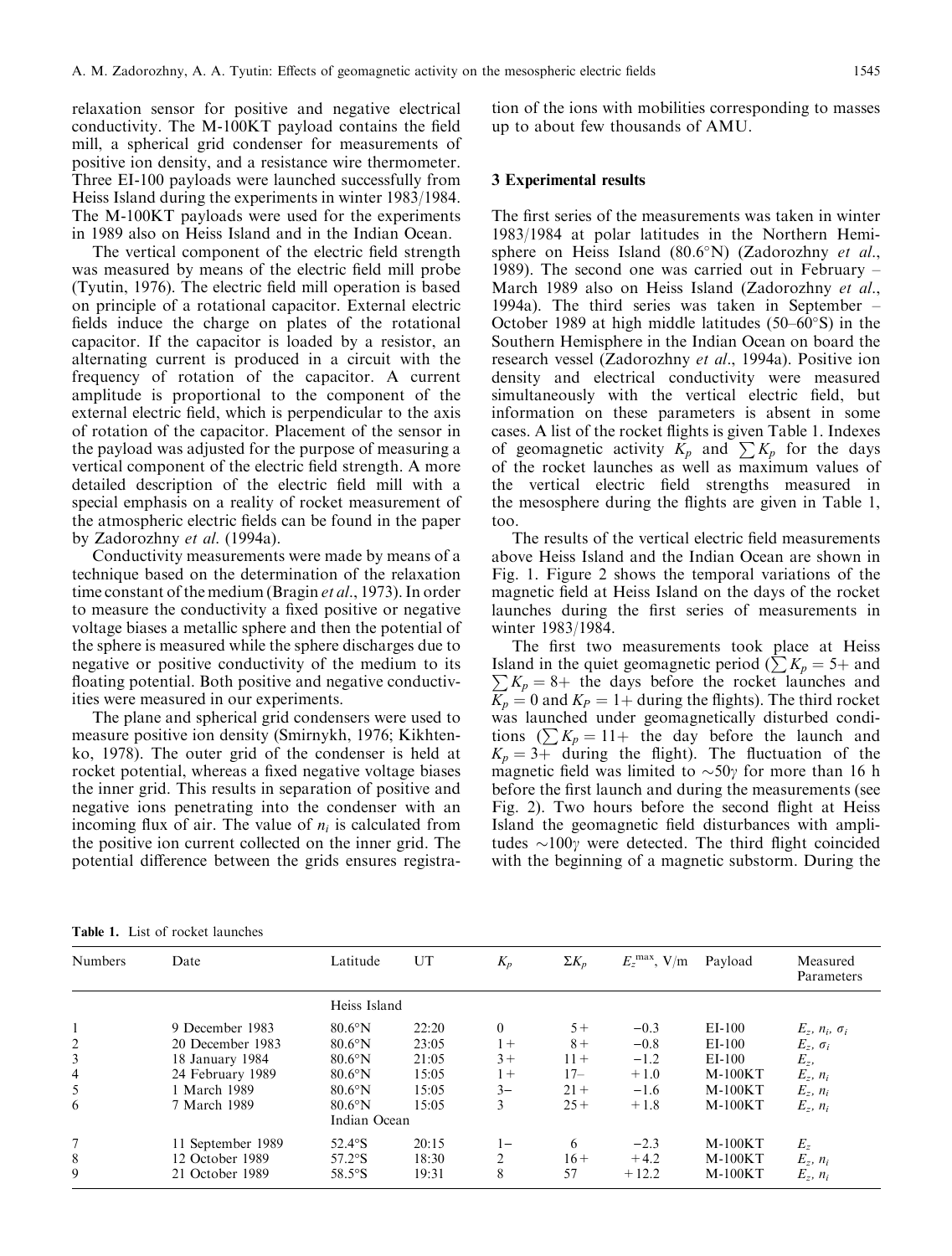

Fig. 1. The vertical electric fields measured above a, b Heiss Island (80.6 °N) and c the Indian Ocean ( $\sim$ 50 $-60$  °S)



Fig. 2. Variations of the horizontal magnetic field at Heiss Island on the day of the rocket flights during the first series (Fig. 1a) of the mesospheric electric field measurements. Arrows indicate the time of the rocket launches

flight the magnetic field at Heiss Island abruptly increased by more than  $300\gamma$  (Fig. 2).

The electric field strength in the mesosphere measured in the first flight was significantly smaller compared to those usually measured at middle lati-

tudes (Bragin et al., 1974; Tyutin, 1976, 1988; Zadorozhny, 1994a,b). The altitude profile of the electric field above  $\sim$ 30 km was smoother than usual (see Fig. 1a). A maximum of  $\sim 0.8$  V/m appeared in the profile of the electric field strength measured in the second launch. During the third flight, the mesospheric maximum of the electric field rose to  $\sim$  70 km and the electric field strength at maximum increased to  $\sim$ 1.2 V/m (Fig. 1a).

The results of the electric field measurements during the first series at Heiss Island show that the vertical electric fields in the polar mesosphere under a quiet geomagnetic period are significantly smaller than those at middle latitudes. These three high-latitude measurements indicate also a clear dependence of the height profile of the electric field strength on geomagnetic disturbance level: when the latter increases the mesospheric maximum of the electric field appears more distinct, it rises to higher altitudes and its strength at the maximum increases too. Simultaneous measurements at middle latitudes did not show any noticeable dependence of the electric fields on geomagnetic disturbance (Zadorozhny et al., 1989).

It is of interest to notice the direct dependence of the electric field strength on conductivity derived from the measurements on December 9 and 20, 1983 on Heiss Island (see Fig. 3). At heights  $\sim$  55 km, the absolute value of the electric field strength decreased when the conductivity decreased during the second flight in comparison with the first one. At  $\sim 65$  km, the increase in conductivity brought about the increase in the field strength. And, although at 55 km in both launches the absolute value of the electric field strength is commensurable with precision of measurements, at 65 km the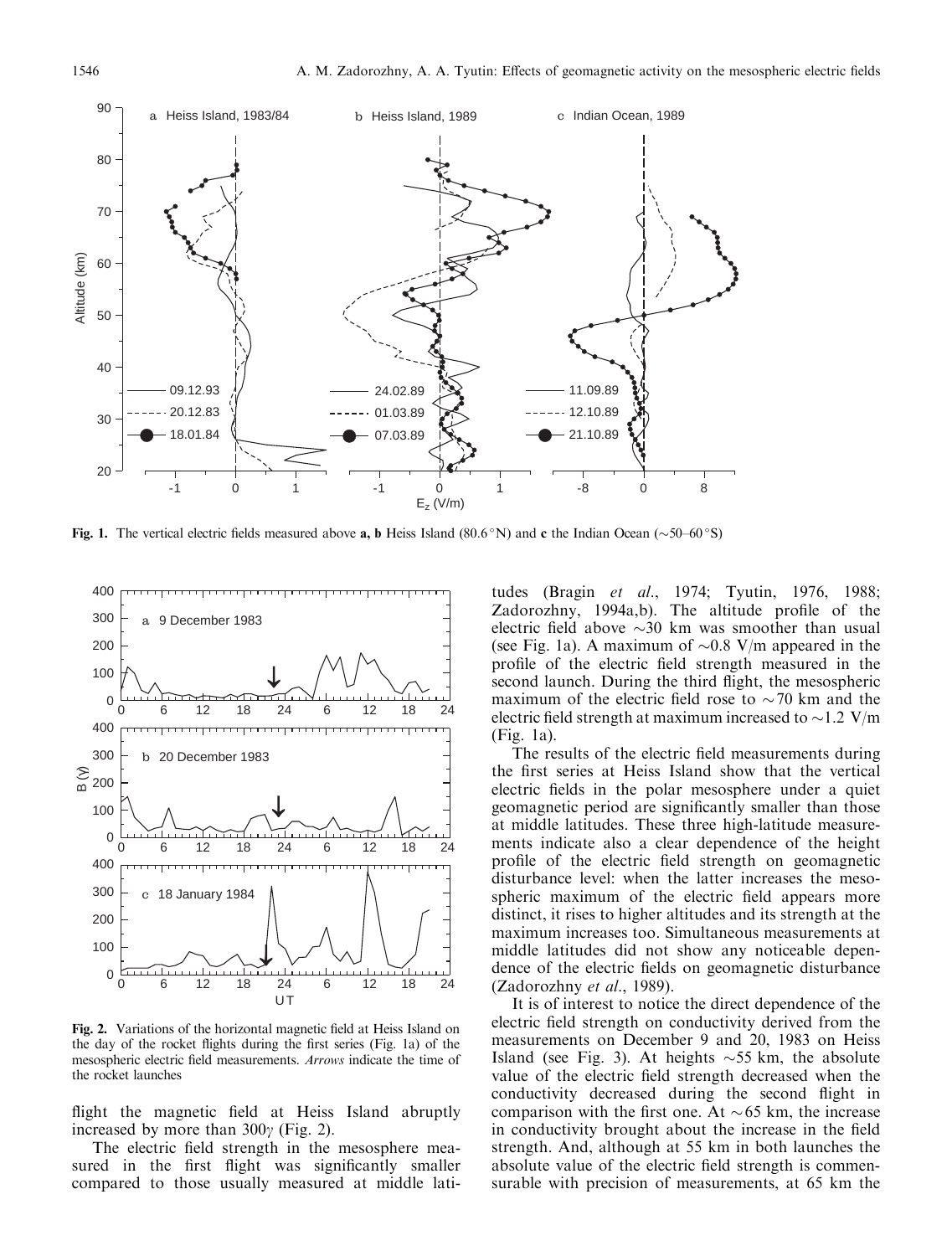

Fig. 3. The altitude profiles of a the total ion conductivity and **b** the vertical electric fields measured simultaneously above Heiss Island

variations of both the electric field and conductivity are considerable.

The second series of electric field measurements was made under more disturbed geomagnetic conditions. Index  $\sum K_p$  ranged from 17– to 25+ for the days of the rocket launches in this series. The maximum absolute values of the electric field strength in the mesosphere, measured during the second series, are larger than those measured during the first one under quieter geomagnetic conditions (see Table 1 and Fig. 1).

In the second half of October, 1989 when we were carrying out the experiments in the Indian Ocean, a series of strong solar flares was observed, the strongest one (of 4B class) occurred on October 19, at about 13:00 UT. Other strong flares were registered on October 22 and 24, 1989. The flares were accompanied by a very large increase in fluxes of high-energy protons  $(E = 4.2 - 850 \text{ MeV})$  and electrons  $(E > 2 \text{ MeV})$  which were observed until the end of October (Solar-Geophysical Data, 1989). Extremely powerful solar flares in the second part of October induced a very strong geomagnetic storm with the ssc (sudden storm commencement) on October 20, 1989 at 09:17 UT, peaking with  $K_p = 8+$ on October 20 near 18 UT and on October 21 near 10 UT. During the storm on October 1989 we measured the mesospheric vertical electric field strength and positive ion density (launch 9 in Table 1) (Zadorozhny et al., 1992, 1994b).

The results of the electric field measurements in the Southern Hemisphere are given in Figs. 1c and 4. It can be seen, that the maximum absolute values of the vertical component of the electric field strength for these



Fig. 4. The altitude profiles of a the positive ion density and **b** the vertical electric field strength measured in the Southern Hemisphere. The dashed curves show the measurements under relatively quiet geomagnetic conditions. The solid curves show the measurements during the strong solar proton events. The ion densities are not shown above about 52km for the rocket flight on October 21, 1989 during the SPE because the ion trap was off-scale here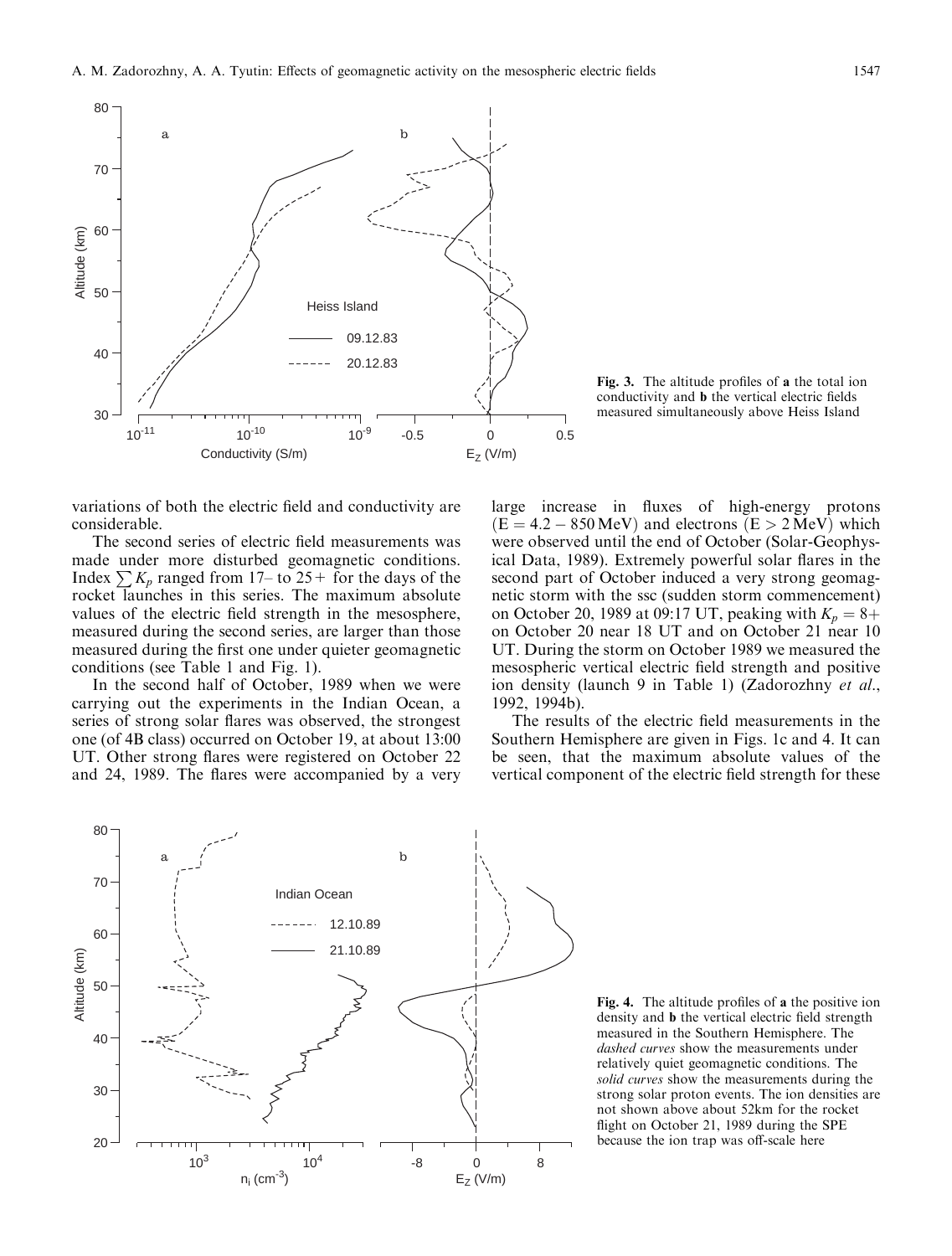launches at heights of  $\sim$  50-70 km are more than about 1 V/m, much greater than those measured above Heiss Island. A maximum value of 12 V/m was detected at about 58 km at  $58.5^{\circ}$ S on October 21 during the solar proton events (SPE). Fields as large as those obtained in this experiment, during the SPE accompanied by the very strong geomagnetic storm, have never been previously observed in the mesosphere.

Figure 5 shows the maximum absolute value of the vertical electric field measured in the mesosphere as a function of the geomagnetic index  $K_p$  and  $\sum K_p$ . Here the dots refer to the measurements (see Table 1) and the lines are the tendencies based on these data. A clear dependence of the mesospheric electric fields on geomagnetic activity can be seen both at a polar region (Heiss Island) and at high middle latitudes (the Indian Ocean).

### 4 Discussion

The effects of geomagnetic storms on the lower ionosphere and middle atmosphere show themselves essentially through the penetration of energetic particles (Laštovička, 1996). In particular, rocket experiments by Goldberg et al. (1984, 1990, 1994) gave direct evidence of the influence of the energetic particles to the middle atmosphere electrodynamics. These findings show that the variations of ion pair production rate, caused by energetic particles, appear to be the main source of the observed dependence of the mesospheric electric structure on geomagnetic activity. The detected increase of the vertical electric fields with simultaneous increase of ion conductivity, caused by the enhanced ion pair production rate during the geomagnetic disturbances (Figs. 3 and 4), is particularly surprising. The extrapolation of the ion density measurements on October 21, 1989 (launch 9) up to  $60-70$  km (see Fig. 4), and the assumption that the ion mobility does not change significantly during the enhanced ionisation rate, lead to the conclusion that the mesospheric ion conductivity on October 21, during the SPE, was, at least by an order of magnitude, higher than under quiet conditions before the beginning of the SPE. Holzworth et al. (1987) detected a similar increase of the vertical component of the electric field strength in the stratosphere with a simultaneous increase of conductivity during the SPE of February 1984. In a passive medium, where the current is given by exterior sources and Ohm's law holds, an increase in conductivity must be accompanied by a decrease in electric field strength.

The measured vertical electric fields  $E<sub>z</sub>$  and ion density  $n_i$  allow us to estimate a vertical current density  $j_z$  that flows through the mesosphere:

$$
j_z = \sigma_i E_z = q_e n_i \kappa_i E_z \tag{1}
$$

Here  $\sigma_i$  is the total ionic conductivity;  $\kappa_i$  is the mobility of the ions; and  $q_e$  is the unit electrical charge. According this equation, the value of  $j_z$  in the vicinity of mesospheric maximum of  $E_z$  near 60 km was equal to about  $3 \cdot 10^{-11}$  A/m and about  $10^{-10}$  A/m during the flights on December 9 and 20, 1983, correspondingly



Fig. 5. The maximum absolute value of the vertical electric field measured in the mesosphere as a function of the geomagnetic index  $a, b K_p$ and **c**, **d**  $\sum K_p$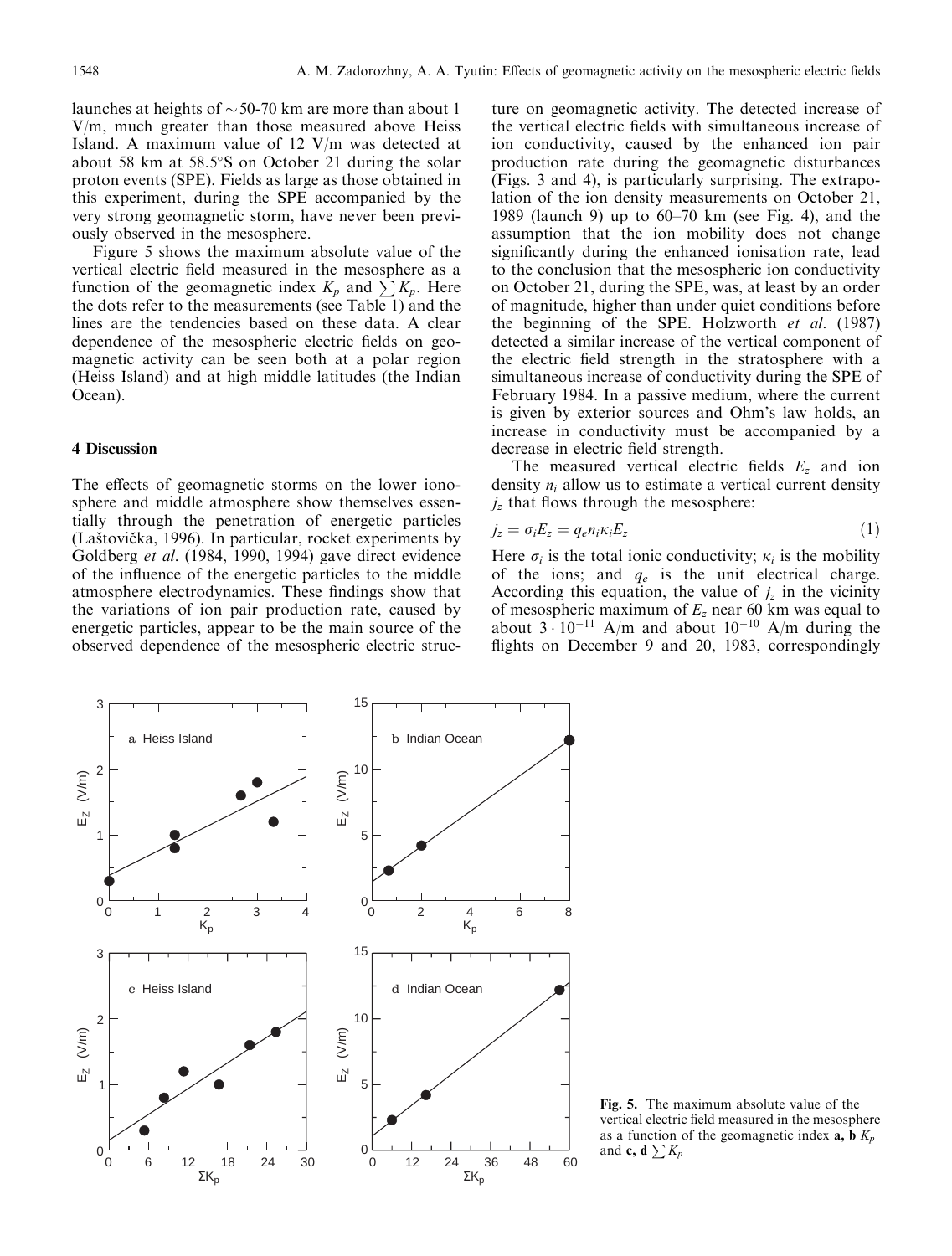(see Fig. 3). These values exceed the fair weather current density in the lower atmosphere by one order of magnitude and more. Using  $\kappa_i = 1.5 \cdot 10^4 \text{ cm}^2 \cdot \text{V}^{-1} \text{ s}^{-1}$ (Meyerott *et al.*, 1980) and the data for  $n_i$  and  $E_z$  from Fig. 4, one can obtain  $j_z \approx 10^{-9}$  A/m at about 60 km under quiet conditions on October 12, 1989. This value exceeds the fair weather current density by more than two orders of magnitude. During the SPE the vertical current in the lower mesosphere was essentially enhanced due to a simultaneous increase of the ion density and the electric field strength. If the mobility of the ions did not change very much during the SPE then the enhancement of the vertical current density on October 21, 1989 was about 100 times. Holzworth et al. (1987) observed only a twofold increase of the vertical current density in the stratosphere at 26 km altitude during the SPE of February 1984.

The observed behaviour of the electric fields during the geomagnetic disturbances and SPE once more points to the very strong electrical activity of the mesosphere, namely, the existence of still unknown mesospheric electric generators. One possible mechanism for these generators is a gravitational sedimentation of charged aerosols, and a correlation between aerosol content and mesospheric electric fields, revealed by Zadorozhny et al., (1994a), supports this possibility. Aikin and Maynard (1990) analysed a mechanism for the generation of the vertical electric fields caused by gravitational falling through the mesosphere of meteoric and other debris charged negatively in the upper D-region of the ionosphere. The vertical electric field  $E<sub>z</sub>$  generated by sedimenting aerosol particles with concentration  $N_p$  is defined in Aikin and Maynard's (1990) model by the expression obtained from requirement of local current balance between a downward flux of electric charge carried by the particles and a conduction current:

$$
E_z = \frac{Z_p q_e N_p V_p}{\sigma_i} \tag{2}
$$

Here  $Z_p$  is the number of unit charges on each particle and  $V_p$  is the fall velocity of particle. The fields calculated with the use of realistic parameters of the particles in Eq. (2) are only about 10 mV/m at the altitudes where the  $V/m$  fields are observed (Aikin and Maynard, 1990). This indicates that a more complex mechanism is required to explain the large vertical electric fields. Notice that in Aikin and Maynard's  $(1990)$  model the vertical component of electric field is reciprocal with the atmospheric conductivity, in obvious contradiction with our measurements during the SPE and geomagnetic disturbances. The main obstacle to the formation of large fields in this simple model is a high electric conductivity of the atmosphere, which is defined by diffusivity of the charged particles:

$$
\sigma_i = \frac{Z_i^2 n_i q_e^2}{kT} D_i \tag{3}
$$

where  $n_i$  is the concentration of ions;  $D_i$  is the diffusion coefficient;  $T$  is the atmospheric temperature; and  $k$  is Boltzmann's constant.

Cho et al. (1992) showed that a presence of multiply charged aerosols in the mesospheric plasma leads to a drastic decrease of an effective electron diffusivity, up to a value equal to about the diffusivity of the aerosol particles. For large enough aerosols the transition to the reduced electron diffusivity occurs sharply when somewhat more than half of the charge is tied up in aerosols. The effective ion diffusivity will obviously be decreased to about the same value under the same conditions, too.

To explain the  $V/m$  vertical electric fields observed in the mesosphere, we assume the simultaneous existence of both negative and positive multiply charged aerosol particles of different sizes. In this model, more massive charged particles falling with larger velocity initiate a charge separation. Smaller particles carried charges of other sign needed to reduce effective conductivity of the atmosphere. If both positive and negative charges carried by the particles exceed charges carried by ions and electrons, that is, if the condition of Cho et al.  $(1992)$  is satisfied, the effective conductivity of the atmosphere  $\sigma_{eff}$ , which must be used in Eq. (2), is determined by the smaller aerosol particles. For example, Eq. (3) leads to  $\sigma_{eff}$  equal to about  $10^{-12}$  S/m at 60 km for the particles with a radius of 20 nm and concentration of  $10^3$  cm<sup>-3</sup> if each of them carries a few unit charges. This value is less than the measured conductivity at 60 km (see Fig. 3) by about two orders of magnitude. So low effective conductivity does not contradict the existence of the V/m vertical electric fields, if we assume the parameters for the more massive particles equal to those used by Aikin and Maynard (1990).

A possible reason for the difference between the estimated effective conductivity and the measured conductivity may be understood if we look upon the mesospheric dusty plasma as consisting of negatively and positively charged aerosol particles, surrounded by clouds of positive ions or negative ions and electrons, correspondingly. Very weak electric fields that cannot destroy the interaction of the aerosol particles with ions and electrons must be used to measure the effective conductivity. The electric fields used normally in conductivity probes appear to be large enough and the probes measure the pure ion conductivity.

The proposed model makes it necessary to reconsider the earlier estimation of the vertical current density. The effective conductivity must be used in Eq.  $(1)$  for calculation of  $j_z$ . This means that the calculated values are overestimated and the real mesospheric vertical current density may be of the order of the fair weather current density in the lower atmosphere. The total electric fields will be determined significantly, in this case, both by the proposed mesospheric source and by tropospheric sources driving the global electrical circuit. The latter appears to explain the universal diurnal variation of mesospheric electric fields revealed recently by Zadorozhny and Tyutin (1997).

The increase of the vertical component of the electric field strength observed during the geomagnetic disturbances and SPE can be explained in the frame of the proposed model if the total aerosol charge increases with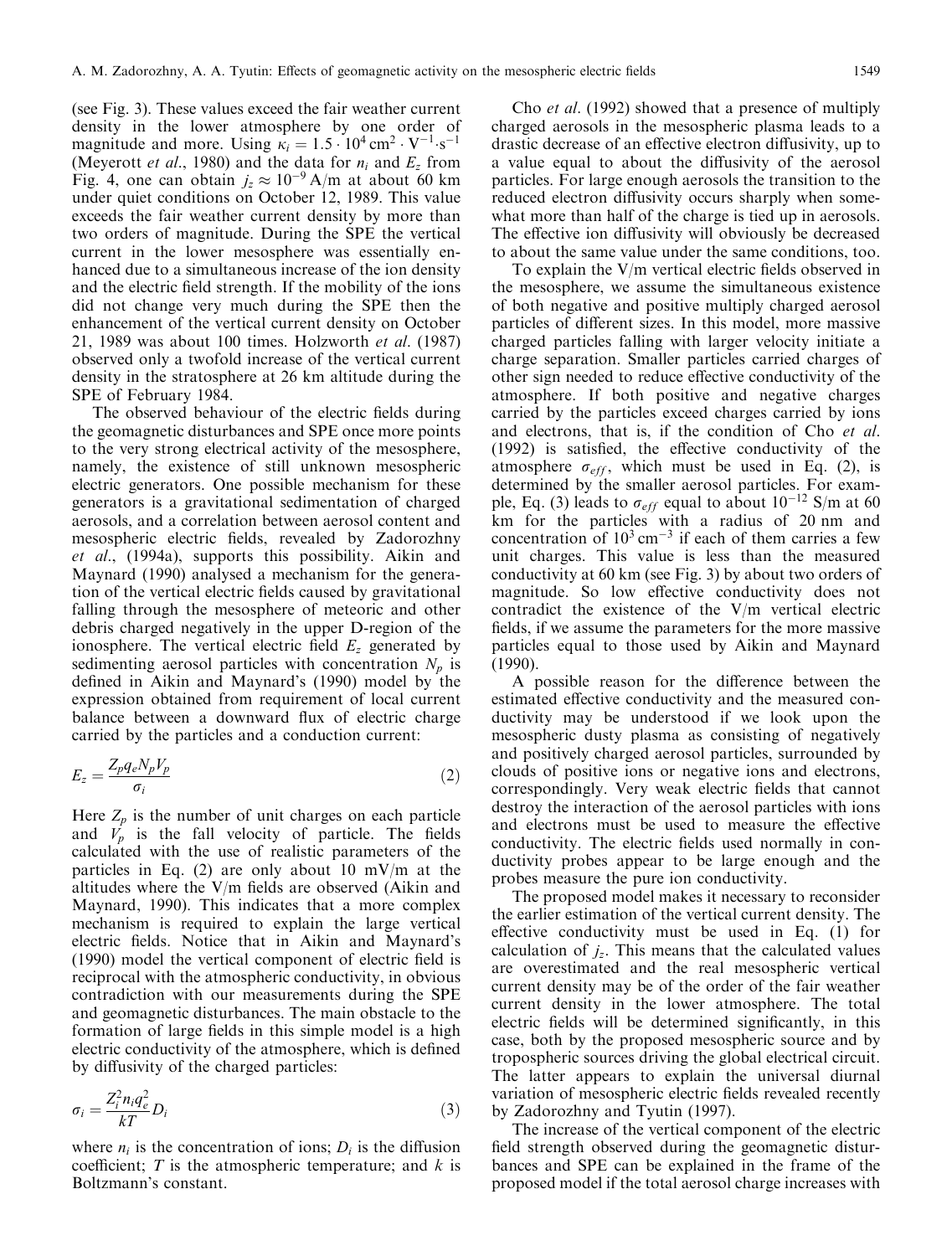the ion pair production rate increase more than the ion conductivity does. In this connection, one can also notice that the observations of the  $V/m$  electric fields in the region with reduced ion conductivity (Hale *et al.*, 1981; Maynard et al., 1981, 1984; Goldberg and Holzworth, 1991) does not mean that low ion conductivity is the necessary condition for supporting large electric fields. In our view, the fact of lower ion conductivity under quiet conditions reflects, first of all, the strong ion-aerosol interaction necessary for the generation of these fields.

#### 5 Conclusion

We have analysed here the results of rocket measurements of the vertical electric fields in the mesosphere carried out under different geomagnetic conditions. The measurements show a clear dependence of the electric fields on geomagnetic activity at polar and high middle latitudes. The vertical component of the electric field strength in the lower mesosphere increases with the increase of geomagnetic indexes  $K_p$  and  $\sum K_p$ . The simultaneous increase of the vertical electric field strength and electrical conductivity was observed in the mesosphere during geomagnetic disturbances. This striking phenomenon was displayed most clearly during the SPE of October 1989 accompanied by a very strong geomagnetic storm  $(K_p = 8+)$ . The extremely high value of the vertical electric field strength of about  $12$  V/m was detected in the mesosphere during these events when the mesospheric ion conductivity was, at least by an order of magnitude, higher than that under quiet conditions. The behaviour of the electric fields under the geomagnetically disturbed conditions points to very strong electrical activity of the mesosphere, that is, to existence of still unknown electric generators in the mesosphere.

A possible mechanism of generation of the vertical electric fields in the mesosphere caused by gravitational sedimentation of charged aerosol particles has been discussed. To explain the  $V/m$  vertical electric fields, we assumed the simultaneous existence in the mesosphere of both negative and positive multiply charged aerosol particles of different sizes. More massive charged particles falling with larger velocity initiate a charge separation. Smaller particles carried charges of other sign needed to reduce the effective conductivity of the atmosphere. The proposed model can explain the existence of the  $V/m$  vertical electric fields if both positive and negative charges carried by the aerosol particles exceed charges carried by ions and electrons. The increase of the vertical component of the electric field strength observed during the geomagnetic disturbances and SPE can be explained in the frame of the proposed model if the total aerosol charge increases with the ion pair production rate increase more than the ion conductivity does. Unfortunately, the existence of the highly charged aerosols in the mesosphere as well as the mechanisms of the particle charging are not well known at present. These appear to be the key problems that must the resolved for complete understanding of the

nature of the  $V/m$  vertical electric fields observed in the mesosphere.

Acknowledgements. This work was supported under Grant 97-05- 65242 of the Russian Foundation for Basic Research.

Topical Editor F. Vial thanks R.A. Goldberg for his help in evaluating this paper.

#### References

- Aikin, A. C., and N. C. Maynard, A Van de Graaf source mechanism for middle atmospheric vertical electric fields, J. Atmos. Terr. Phys., 52, 695-705, 1990.
- Bragin, Y. A., A. A. Kocheev, and O. A. Bragin, Direct measurements of the electrical conductivity and the relaxation time constant of the ionised air in the stratosphere and the mesosphere, Kosm. Issled. 11, 124-129, (in Russian), 1973.
- Bragin Y. A., A. A. Tyutin, A. A. Kocheev, and A. A. Tyutin, Direct measurement of the atmospheric vertical electric field intensity up to 80 km, Kosm. Issled. 12, 306-308, (in Russian), 1974.
- Bragin Y. A., A. A. Kocheev, V. N. Kikhtenko L. N. Smirnykh, A. A. Tyutin, O. A. Bragin, and B. F. Shamakhov, Electrical structure of the stratosphere and the mesosphere using the data of rocket investigations, in Rasprostranenie radiovoln i fizika ionosfery, pp. 165-183, Nauka, Novosibirsk, USSR (in Russian), 1981.
- Cho, J. Y. N., T. M. Hall, and M. C. Kelley, On the role of charged aerosols in polar mesosphere summer echoes, J. Geophys. Res., 97, 875-886, 1992.
- Croskey, C L., L. C. Hale, J. D. Mitchell, D. Muha, and N. C. Maynard, A diurnal study of the electrical structure of the equatorial middle atmosphere, J. Atmos. Terr. Phys., 47, 835-844, 1985.
- Croskey, C. L., L. C. Hale, J.D. Mitchell, F. J. Schmidlin, and U. P. Hoppe, Electric field measurements during the MAC/EPSILON campaign, *J. Atmos. Terr. Phys.*, 52, 1005-1065, 1990.
- Goldberg R. A. Middle atmospheric electrodynamics: status and future, *J. Atmos. Terr. Phys.*, **46,** 1083-1101, 1984.
- Goldberg, R. A., Electrodynamics of the high latitude mesosphere, J. Geophys. Res., 94, 14661-14672, 1989.
- Goldberg, R. A., and R. H. Holzworth, Middle atmospheric electrodynamics, Handbook for MAP, 32, 63-84, 1991.
- Goldberg, R. A. C. H. Jackman, J. R. Barcus, and F. Sorass, Nighttime auroral energy deposition in the middle atmosphere, J. Geophys. Res., 89, 5581-5596, 1984.
- Goldberg, R. A., C. L. Croskey, L. C. Hale, J. D. Mitchell, and J. R. Barcus, Electrodynamic response of the middle atmosphere to auroral pulsations, *J. Atmos. Terr. Phys.*, **52,** 1067-1084, 1990.
- Goldberg, R. A., D. N. Baker, F. A. Herrero, S. P. McCarthy, P.A. Twigg, C. L. Croskey, and L. C. Hale, Energy deposition and middle atmosphere electrodynamic response to a highly relativistic electron precipitation event, J. Geophys. Res., 99, 21071– 21081, 1994.
- Hale L. C., Middle atmosphere electrical structure, dynamics and coupling, Adv. Space Res., 4, 175-186, 1984.
- Hale, L. C., C. L. Croskey, An auroral effect on the fair weather electric field, Nature, 278, 239-241, 1979.
- Hale, L. C., C. L. Croskey, and J. D. Mitchell, Measurements of middle-atmosphere electric fields and associated electrical conductivities,  $Geophys$ . Res. Lett., 8, 927-930, 1981.
- Holzworth, R. H., K. W. Norville, and P. R. Williamson, Solar flare perturbations in stratospheric current systems, Geophys. Res. Lett., 14, 852-855, 1987.
- Kikhtenko, V. N., In-situ researches of electric properties of the atmosphere with the spherical wire-net condensers, Kosm. Issled., 16, 626-629, (in Russian) 1978.
- Laštovička, J., Effects of geomagnetic storms in the lower ionosphere, middle atmosphere and troposphere, J. Atmos. Terr. Phys., 58, 831-843, 1996.